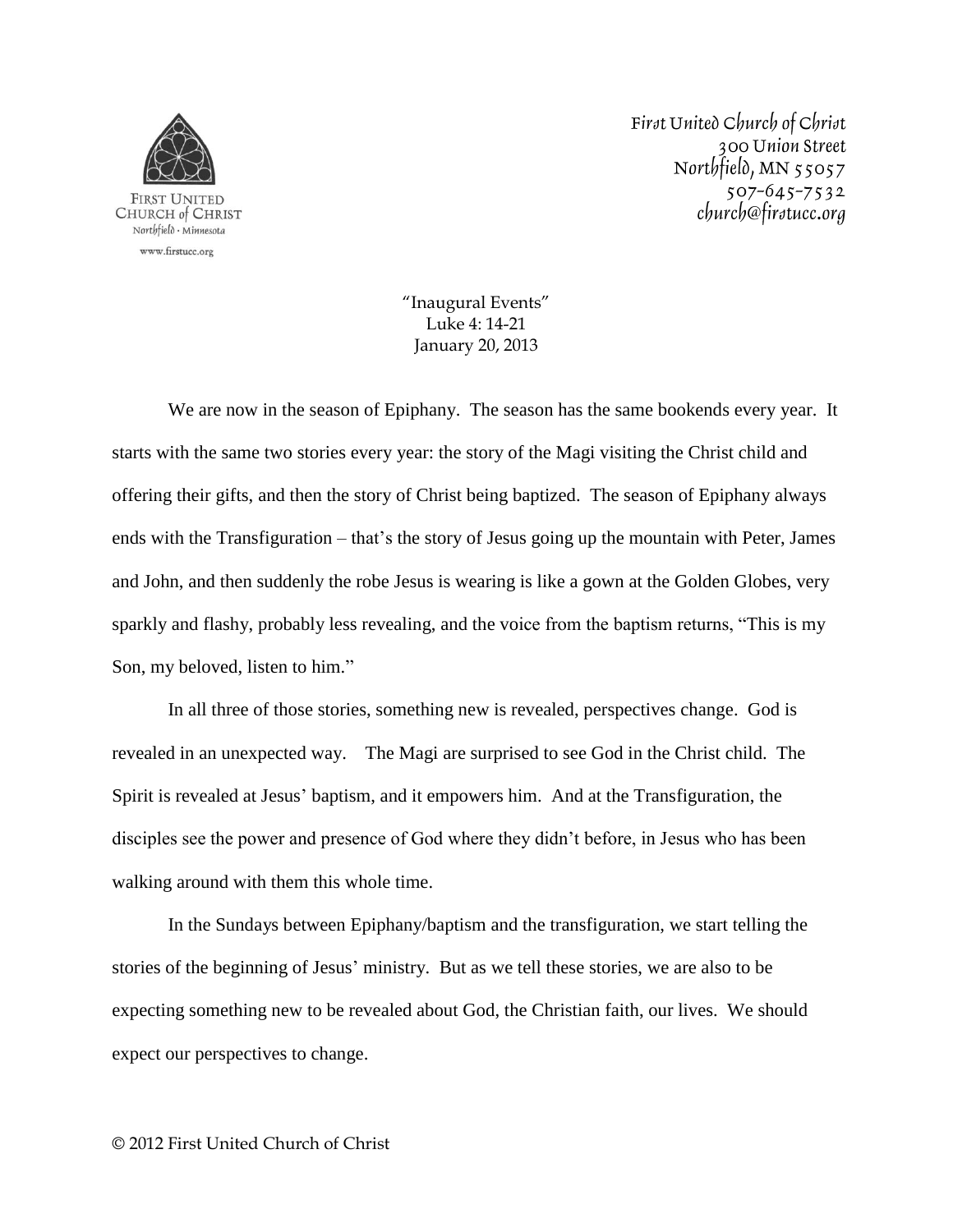So, Jesus grows up in Nazareth, becomes an adult, and then he leaves home. Poor Mary, having to watch her baby leave the nest. He goes to the Jordan River to see what all the hubbub surrounding John the Baptist is about. He hangs out there for a while. He's baptized, the Spirit descends upon him and then drives him into the wilderness. He's tempted in the wilderness for 40 days, and then he starts to teach in the synagogues in Galilee. Eventually he ends up back home, in the synagogue in Nazareth. But he's a different guy. He's back from college, back from studying abroad, he's started his work. And he opens the scroll of Isaiah and reads and begins to preach.

Scholars often call this story the inaugural sermon of Jesus which is interesting since we have an inauguration happening tomorrow. Tomorrow we'll be listening to Barack Obama's speech for clues about the agenda of his second term, and in a similar way this story tells us about Jesus' agenda as he lives out the few years of his ministry.

Christian faith is extremely personal. It proclaims God's never ending love for the world and God's never ending love for us as individuals, no matter who we are or what we've done. Accepting this love and internalizing this unconditional love, changes everything. This changes lives, it's changed my life and is changing my life. But Christianity is also about the biggest issues, the issues that affect all of us together. And it's the biggest issues, the systemic issues, the social issues that Jesus talks about as he begins his ministry.

Jesus unrolls the scroll from Isaiah and reads, "The Spirit of the Lord is upon me, (that just happened at the baptism) because he has anointed me (Messiah means anointed one – kings were anointed like Presidents are sworn in). The Spirit of the Lord has anointed me as Messiah to do what? To bring good news to the poor. God has sent me to proclaim release to the captives and recovery of sight to the blind, to let the oppressed go free, to proclaim the year of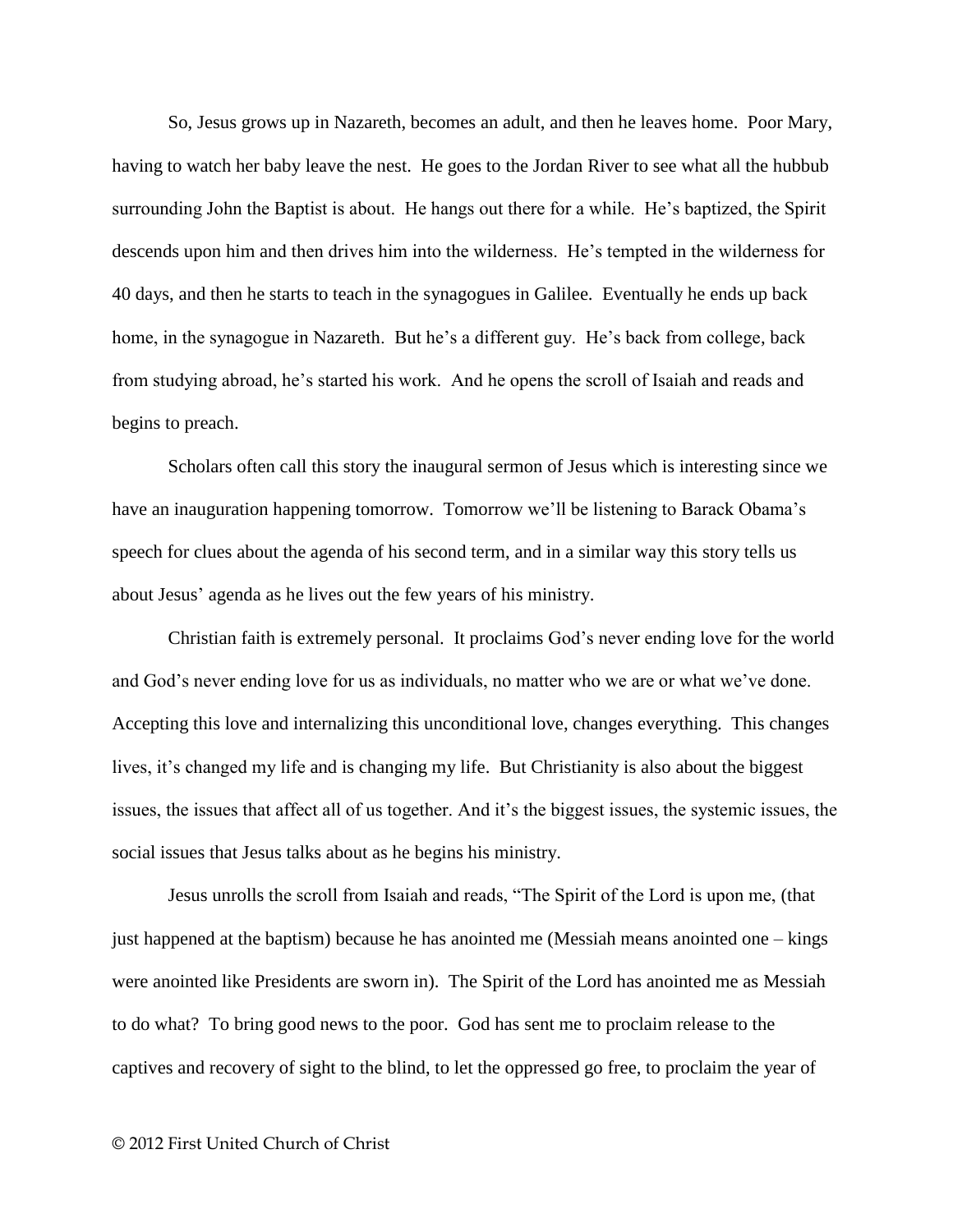the Lord's favor. Today this scripture has been fulfilled in your hearing. "This is what I'm going to be doing," Jesus says. "This is my agenda, this is what my ministry is about."

It's interesting to note what isn't in this agenda of Jesus. There's nothing about original sin here. There's nothing about a fallen humanity that needs to be redeemed in the eyes of a God who has been holding a grudge since the Garden of Eden. There's nothing about individual sin here, about people who have been bad who need to be forgiven. There's only compassion. There's only compassion for the broken and aching, unjust circumstances that people find themselves in, no matter what the cause. And there's a determination to deliver us from all that keeps us from life. And, if we know what the last line means, we see that there's a direct challenge here to the systemic issues that are oppressing the people. God has a different vision for how the world should be, and God has anointed Jesus to proclaim this vision, to live this vision, and to create a community that will embody this vision throughout time.

The last line of Jesus inaugural sermon is "to proclaim the year of the Lord's favor." That's another way of saying proclaiming the year of Jubilee.

Jubilee comes from the book of Leviticus, one of the best books of the Bible, I promise. In Leviticus chapter 25 God commands that every seven years there will be a year of Sabbath for the land. There's care for creation, the land is a living thing. You can't use it forever, on a regular basis you have to let it rest. Then you count off seven weeks of seven years and in the next year, the 50<sup>th</sup> year, Leviticus 25 says you blow a ram's horn and proclaim liberty or freedom throughout the land. Leviticus 25: 10 reads, "It shall be a jubilee for you, you shall return every one of you to your property and every one of you to your family."

In ancient Israel, indebtedness, slavery, a few people holding an increasing amount of wealth and the poor being on the edge of survival was a problem. As a peasant you borrowed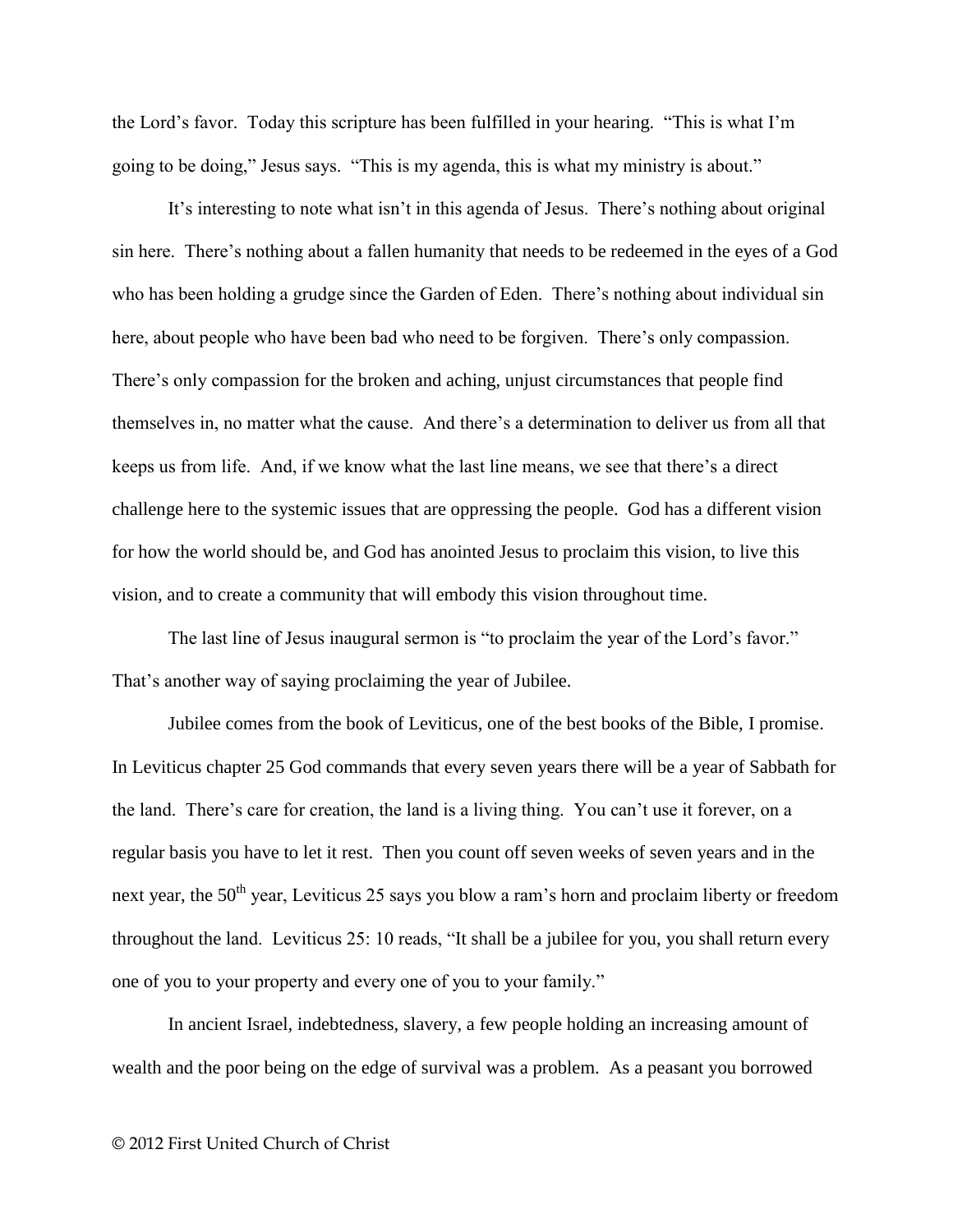money from wealthy individuals to plant your crop, use land, etc. And if you had some bad years and couldn't pay, you sold whatever you could to pay your debt. You sold your land and you sold your family members into slavery. In the Jubilee year, slaves were freed, returned to their families. And in the Jubilee year, you got your land back from the wealthy landowner, all previous leases on farmland were terminated and you got the family farm back.

This law is not only good news for the poor, it creates a completely different world. It guards against the concentration of wealth, by giving those who have lost everything, some wealth to start over with. Mary's song the Magnificat in the first chapter of Luke says, "God has filled the poor with good things and sent the rich away empty." This makes sense if the good news of the Realm of God looks something like Jubilee, which is what Jesus is saying. If you were the wealthy landowner in the town and you were growing you business by buying people out and accumulating more slaves so you could turn a profit on more land, to have to give land away and slaves away was to have to give your wealth back. Every fifty years jubilee is a progressive tax code on steroids. The estate tax is child's play compared to Jubilee.

So that's why Jesus is good news to the poor. That's why Jesus is about letting the oppressed go free. We also might realize that this is why people want to kill him. God's vision for a redeemed and restored world, has economic and political implications. God's vision of a redeemed and restored world is absolutely beautiful, and it's incredibly challenging. There's something about this that's extreme, that's more than we bargained for.

This week I reread Martin Luther King's "Letter from the Birmingham Jail." It was written April 16 1963, four months before the "I Have a Dream" speech was delivered. King was in Birmingham and was arrested for the non-violent protests he participated in and a handful of local religious leaders, pastors, bishops and a rabbi, published a letter criticizing King's efforts as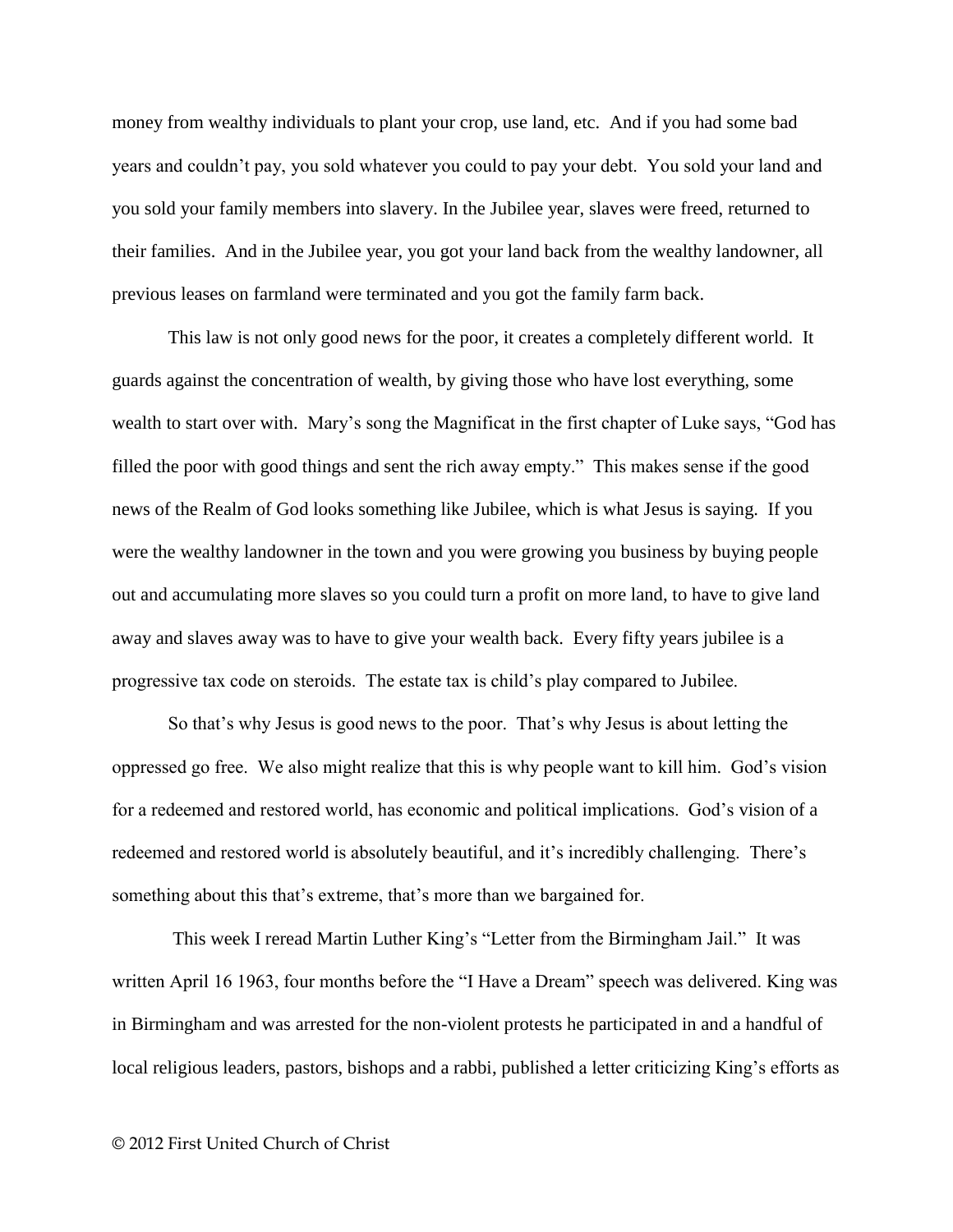unwise and untimely. King responds with this lengthy letter from jail. The letter both inspires me and haunts me. It haunts me because I can identify with the religious leaders who are criticizing him, leaders who are afraid of conflict, leaders who are afraid of the consequences of telling the truth and doing what is right, leaders who are afraid of people who are different than them and the people who are the same as them. This letter also inspires me because in his honesty King identifies who we are called to be as a church and as individuals. Kings speaks of a bold Christianity that comes from the bold vision of the Realm of God that Jesus shares in Nazareth. I've been thinking about two excerpts from this letter, and I'll share them with you. He writes,

*There was a time when the church was very powerful—in the time when the early Christians rejoiced at being deemed worthy to suffer for what they believed. In those days the church was not merely a thermometer that recorded the ideas and principles of popular opinion, it was a thermostat that transformed the mores of society. Whenever the early Christians entered a town, the people in power became disturbed and immediately sought to convict the Christians for being "disturbers of the peace" and "outside agitators." … Things are different now. So often the contemporary church is a weak, ineffectual voice with an uncertain sound. So often it is an archdefender of the status quo. Far from being disturbed by the presence of the church, the power structure of the average community is consoled by the church's silent – and often even vocal –sanction of things as they are.*

*You speak of our activity in Birmingham as extreme. At first I was rather disappointed that fellow clergymen would see my nonviolent efforts as those of an extremist…but as I continued to think about the matter I gradually gained a measure of satisfaction from the label. Was not Jesus as extremist for love: "Love your enemies, bless them that curse you, do good to them that hate you, and pray for them that despitefully use you, and persecute you." Was not Amos an extremist for justice: "Let justice roll down like waters and righteousness like an ever flowing stream. Was not Paul an extremist for the Christian gospel: "I bear in my body the marks of the Lord Jesus." Was not Martin Luther an extremist: "Here I stand; I cannot do otherwise, so help me God." And John Bunyan: "I will stay in jail to the end of my days before I make a butchery of my conscience." And Abraham Lincoln: "This nation cannot survive half slave and half free." And Thomas Jefferson: "We hold these truths to be self evident, that all men are created equal…"*

*So the question is not whether we will be extremists, but what kind of extremists we will be. Will we be extremists for hate or for love? Will we be extremists for the preservation of injustice or for the extension of justice? Perhaps the South, the nation and the world are in dire need of extremists.*